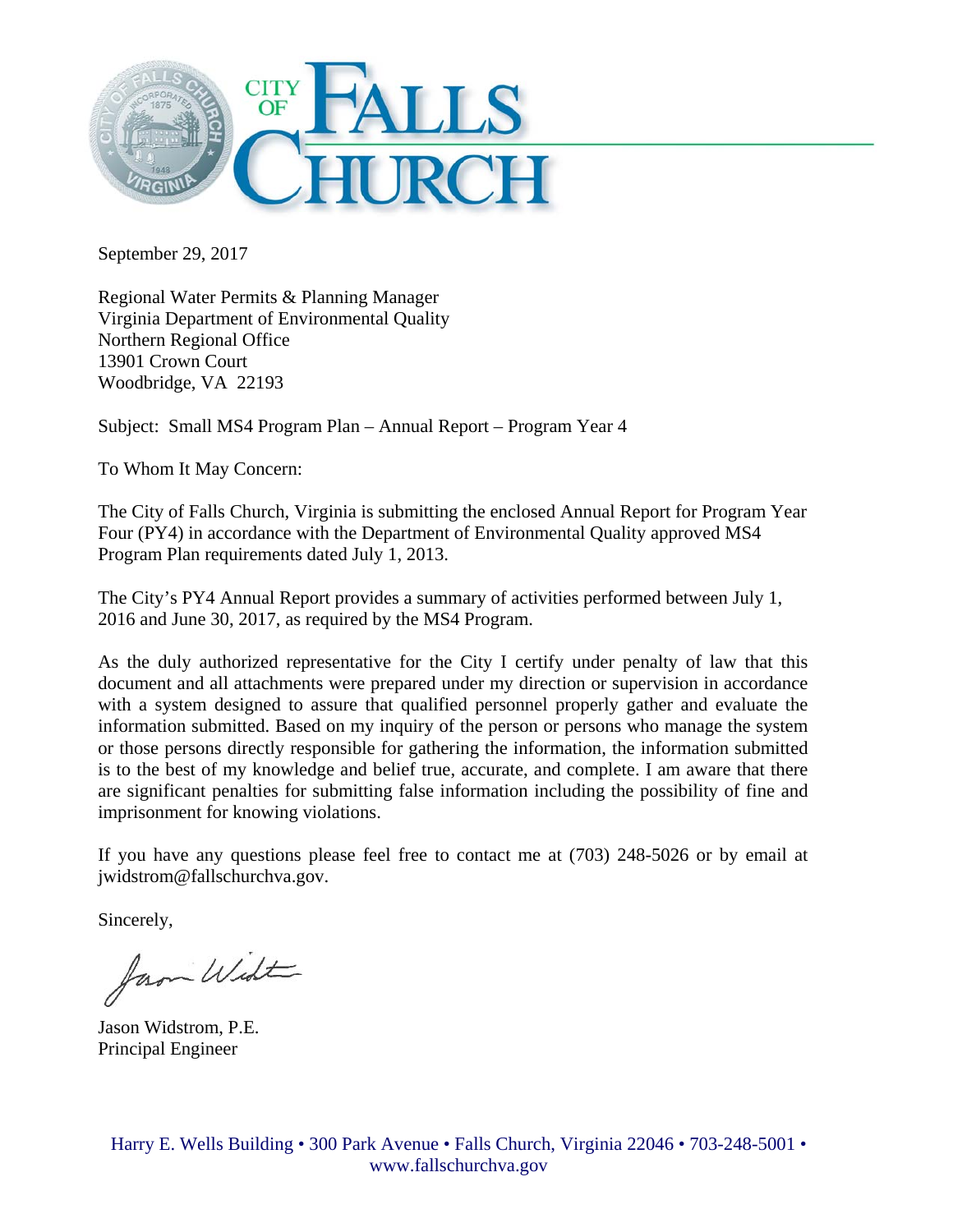

Municipal Separate Storm Sewer System Program Plan Permit Number VAR040065

> Annual Report Permit Year Four (PY4)

September 30, 2017

Performed for compliance with the Authorization to Discharge Under the Virginia Pollutant Discharge Elimination System (VPDES) and the Virginia State Water Control Law Clean Water Act (CWA)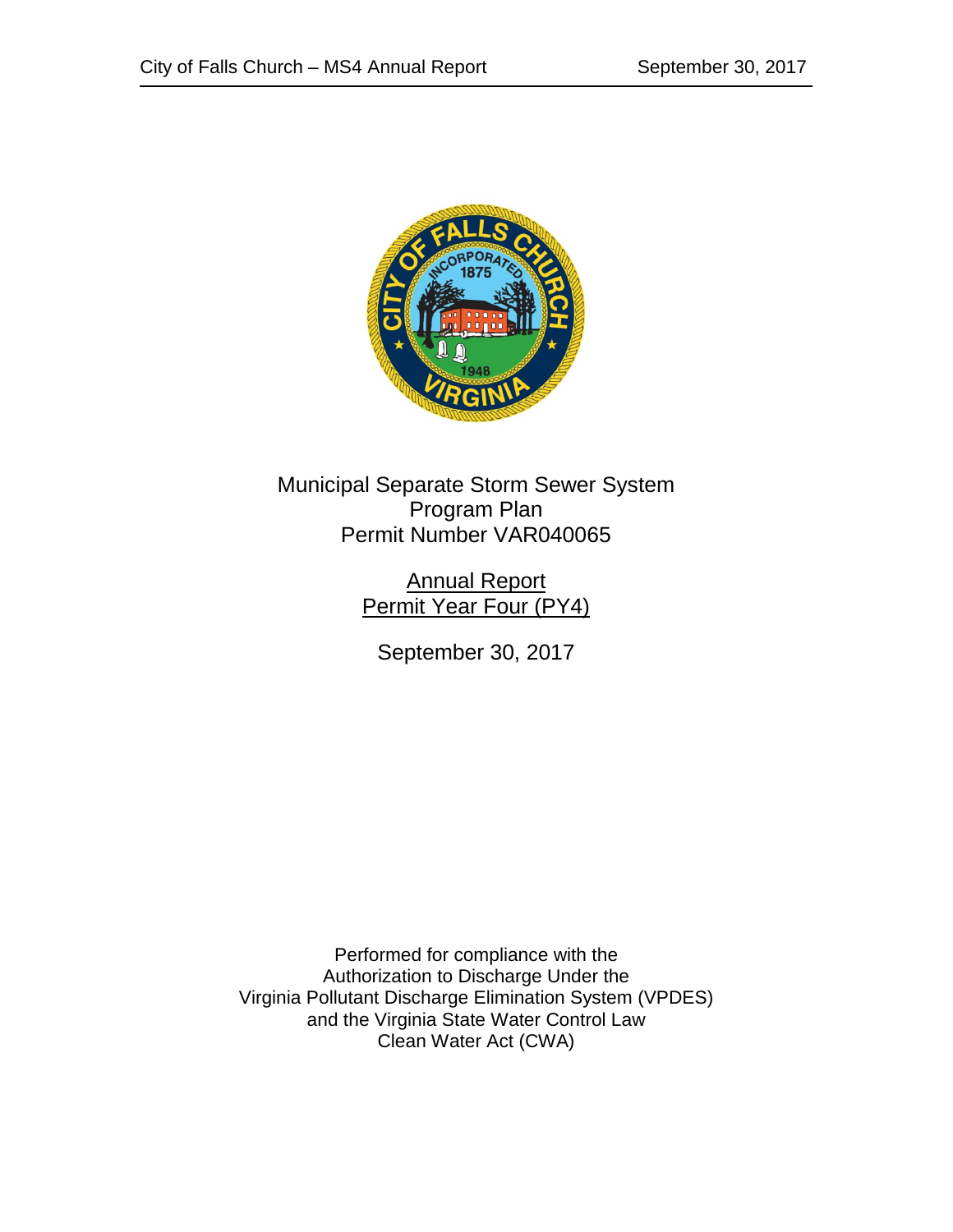# CITY OF FALLS CHURCH

### CITY COUNCIL MEMBERS

David Tarter - Mayor Marybeth Connelly David F. Snyder Phil Duncan Karen Oliver Dan Sze Letty Hardi

CITY MANAGER F. Wyatt Shields

#### REPORT PREPARED AND COMPILED BY:

DEPARTMENT OF PUBLIC WORKS Jason Widstrom, Principal Engineer

CONTRIBUTING AGENCIES AND ORGANIZATIONS:

DEVELOPMENT SERVICES RECREATION AND PARKS OFFICE OF COMMUNICATIONS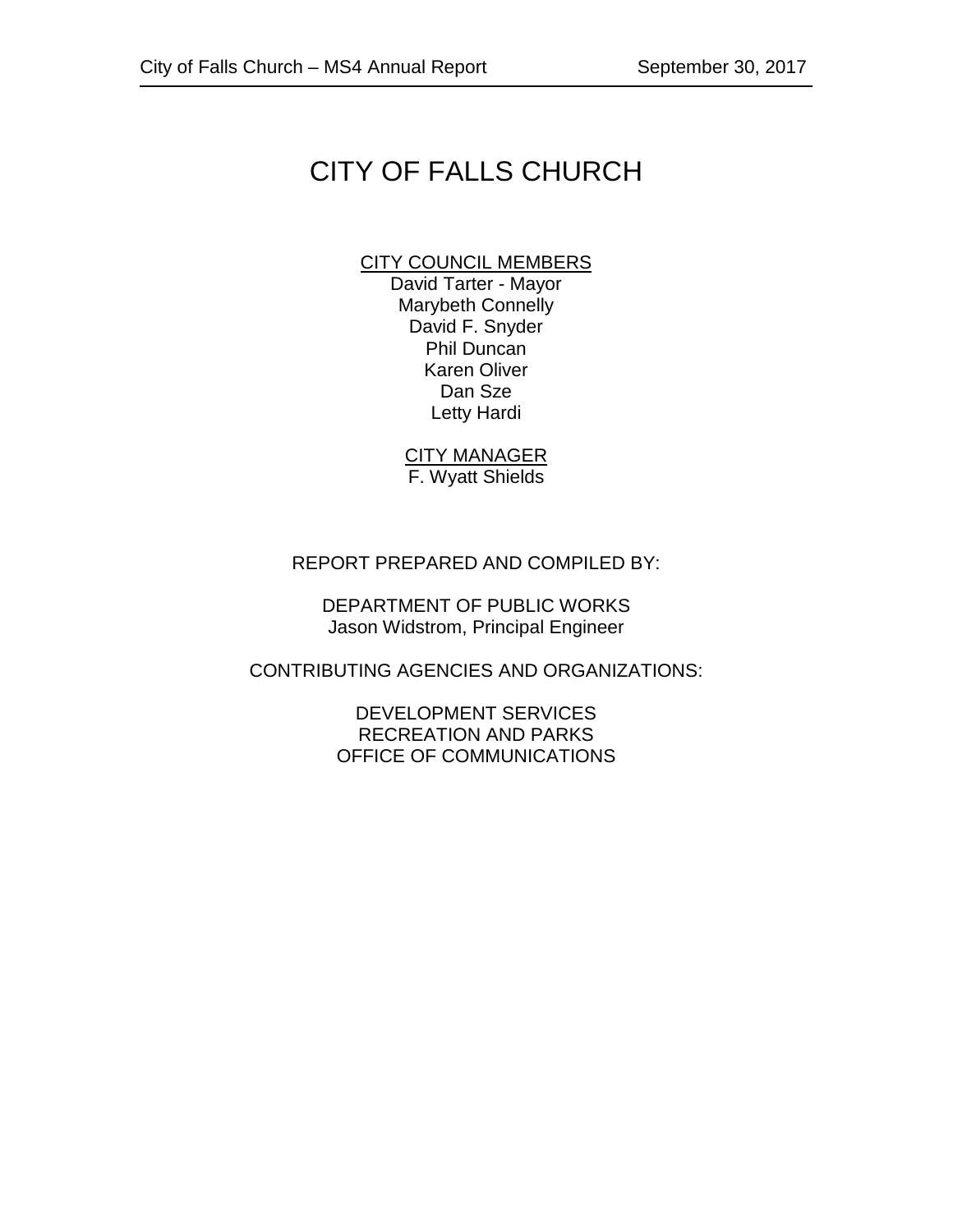# **TABLE OF CONTENTS**

| III. PUBLIC EDUCATION AND OUTREACH (MCM#1) 4                 |
|--------------------------------------------------------------|
| IV. PUBLIC INVOLVEMENT / PARTICIPATION (MCM#2)6              |
| V. ILLICIT DISCHARGE DETECTION / ELIMINATION (MCM#3) 7       |
| VI. CONSTRUCTION SITE STORMWATER RUNOFF CONTROL (MCM#4)9     |
| VII. POST-CONSTRUCTION STORMWATER MANAGEMENT (MCM#5)10       |
| VIII. POLLUTION PREVENTION / GOOD HOUSEKEEPING FOR MUNICIPAL |
| IX. SUMMARY OF ACTIVITIES PLANNED FOR PERMIT YEAR  13        |
| X. RESULTS OF INFORMATION COLLECTED AND ANALYZED 13          |

# **LIST OF APPENDICES**

- A. MS4 Program Plan (updated September 29, 2017)
- B. Outreach Materials<br>C. Public Participation
- Public Participation
- D. MS4 Storm Sewer Map and MS4 Outfall Data Information Table<br>E. Outfall Inspections and Report Summary
- E. Outfall Inspections and Report Summary<br>F. BMP Database (new additions)
- F. BMP Database (new additions)<br>G. BMP Inspection Summary
- G. BMP Inspection Summary<br>H. Street Sweeping Log
- H. Street Sweeping Log<br>I. Training
- **Training**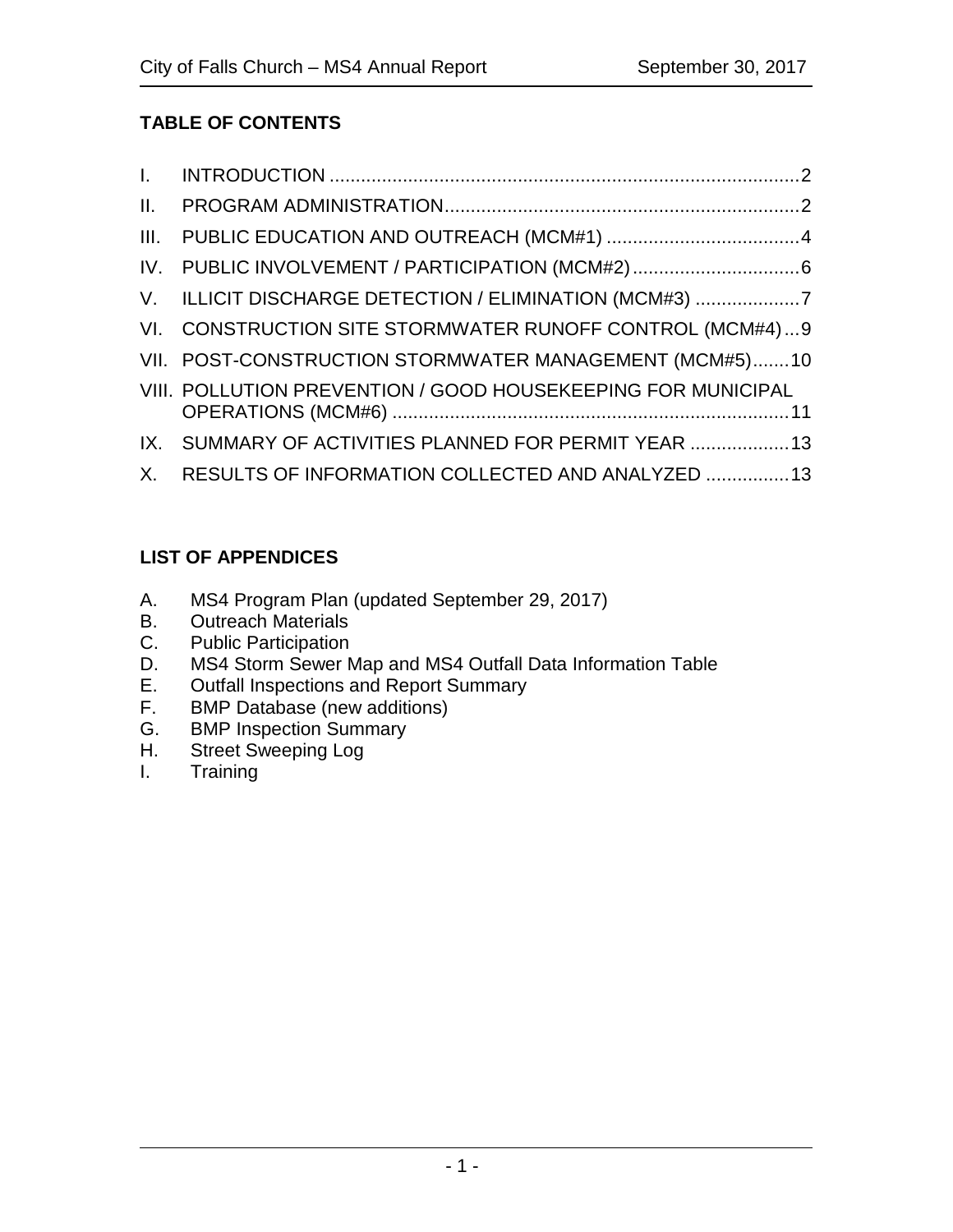## **I. INTRODUCTION**

On July 8, 2013, the City of Falls Church received authorization as an operator of a small municipal separate storm sewer system (MS4) to discharge to surface waters within the boundaries of the Commonwealth of Virginia under the Virginia Pollutant Discharge Elimination System (VPDES) MS4 General Permit. The MS4 General Permit, which expires June 30, 2018, requires the City to adhere to an approved MS4 Program Plan. The July 2013 authorization was based on a continuance of the City of Falls Church's 2012 MS4 Program Plan that was in compliance with prior Storm Water Management Program Permit Regulations. This report covers the requirements of that Program Plan, which was updated and included in the Permit Year 2 report (*October 1, 2015*).

The City of Falls Church is required to submit an annual report to remain in compliance with the MS4 General Permit. The report describes the City's collective efforts in stormwater management and updates the progress toward meeting the Best Management Practices (BMPs) for each of the six (6) Minimum Control Measures (MCMs) identified in the City's 2015 MS4 Program Plan. Tasks required by the permit in Permit Year Four (PY4) and contained in this annual report are annotated with a BMP shown in italics, for example (*BMP A*), and each corresponds to the MS4 Program Plan. This report places an emphasis on the accomplishments made in PY4, other actions undertaken by the City to meet the stated goals, and a look forward to new general permit requirements. Supporting documentation is provided in the appendices.

#### **II. PROGRAM ADMINISTRATION**

**Program Plan Updates (Program Administration** *BMP A***)** – The administration of the City's MS4 Program Plan is an important aspect of the plan itself. Throughout the life of the current permit, the plan will remain a dynamic document. The City will update and, where necessary, provide additional schedules to implement BMPs. The process is ongoing from one permit year to the next. To that extent, the City updated the MS4 Program Plan for PY5 to include TMDL actions plan implementation. The updated MS4 Program Plan (September 29, 2017) is provided in Appendix A.

**Total Maximum Daily Load (TMDL) Action Plan Implementation (Program Administration** *BMP B***)** – The City is subject to the Chesapeake Bay TMDL and three (3) local TMDLs as outlined below:

- PCB TMDL for the Potomac River
- Fecal Coliform TMDL for Four Mile Run Watershed
- Fecal Coliform TMDL for Hunting Creek, Cameron Run, and Holmes Run Watersheds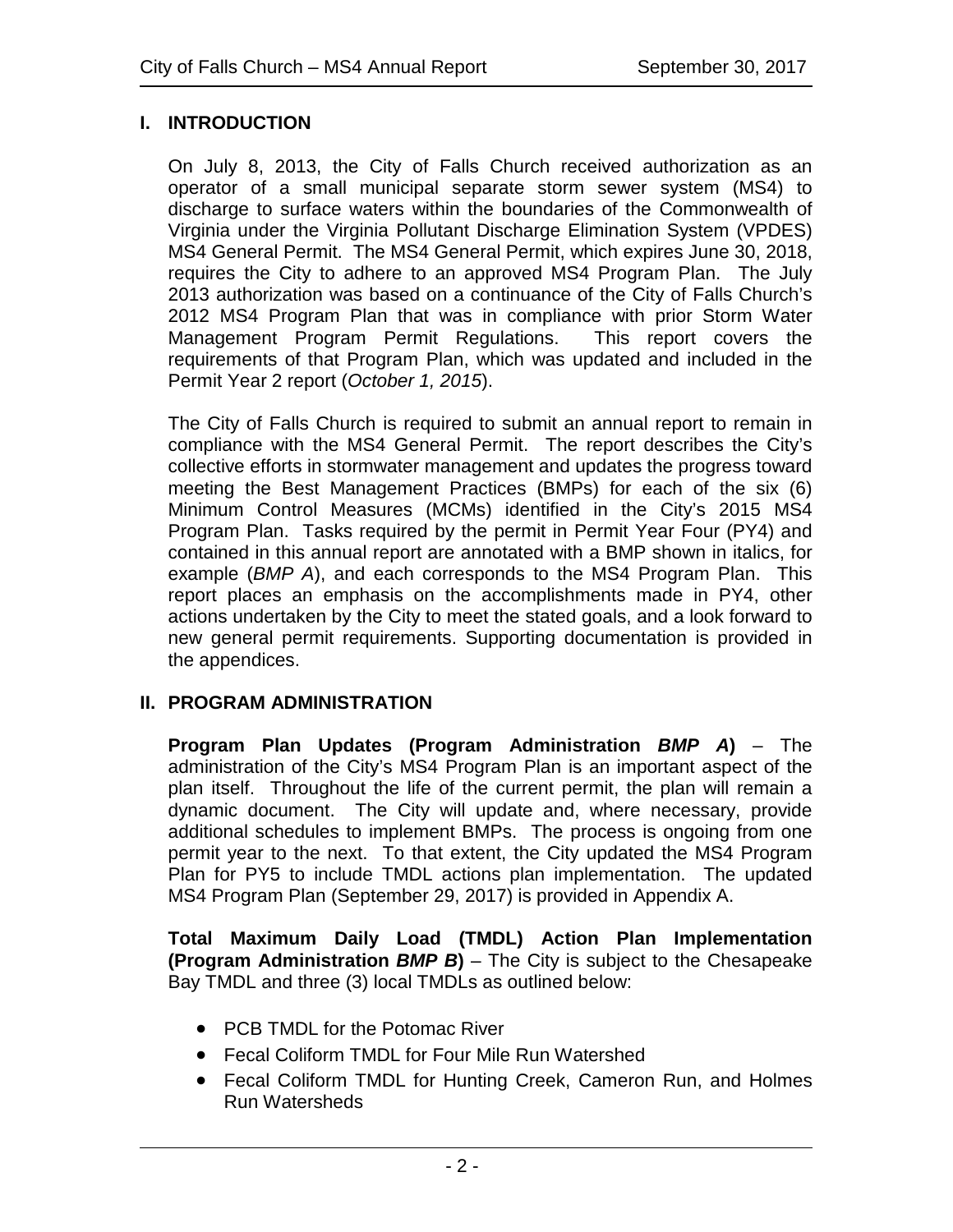## *Chesapeake Bay TMDL*

As required by Section I C of the MS4 General Permit, the PY2 Annual Report included a Chesapeake Bay TMDL Action Plan for the City of Falls Church. The TMDL Action Plan outlines how the City will achieve the first 5 year milestone of 5% reduction in Pollutants of Concern (POCs).

During PY4 one (1) new BMP was completed to meet the milestones outlined in the Chesapeake Bay TMDL Action Plan. This new BMP is designed to remove 1.69 lbs. of phosphorus per year. The City's cumulative progress toward meeting the compliance targets for nitrogen, phosphorus, and total suspended solids are provided in Table 1.

| <b>Pollutant</b>             | <b>First</b><br><b>Permit</b><br>Cycle<br>(lbs.) | <b>Second</b><br><b>Permit</b><br>Cycle<br>(lbs.) | <b>Third</b><br><b>Permit</b><br>Cycle (lbs.) | <b>Total</b><br><b>Estimated</b><br><b>Reductions</b><br>(lbs.) | <b>Current</b><br>(PY4) | <b>Percent</b><br><b>Complete</b> |
|------------------------------|--------------------------------------------------|---------------------------------------------------|-----------------------------------------------|-----------------------------------------------------------------|-------------------------|-----------------------------------|
| Nitrogen                     | 66.10                                            | 463.00                                            | 793.90                                        | 1,323.00                                                        | 306.69                  | 23.18%                            |
| Phosphorus                   | 8.70                                             | 60.90                                             | 104.50                                        | 174.20                                                          | 140.85                  | 80.86%                            |
| Total<br>Suspended<br>Solids | 7.466.10                                         | 52.263.00                                         | 89.593.80                                     | 149.323.00                                                      | 84.642.44               | 56.68%                            |

Table 1: Cumulative Progress for Chesapeake Bay TMDL Nutrient Reductions

## *Local TMDL Action Plans*

In response to the two local TMDLs provided above, the City has prepared the following local TMDL Actions Plans:

- Polychlorinated Biphenyl (PCB) TMDL Action Plan for Four Mile Run.
- Bacteria TMDL Action Plan for the Four Mile Run Watershed and the Holmes Run Watershed. Note: This Bacteria TMDL Action Plan addresses both the Four Mile Run Bacteria TMDL and the Holmes Run Bacteria TMDL.

For the PCB TMDL Action Plan, the City conducted a desktop evaluation of all City owned or operated property within the area subject to this action plan to ascertain whether there are potentially significant sources of PCBs; however, it was concluded that the City does not own or operated any properties that represent a potentially significant source of PCBs. Due to potential legacy PCBs, the City included information regarding PCB identification and response in its employee training during PY3 as outlined in the City's training schedule provided in Appendix I (see MCM#6, BMP B).

For the Bacteria TMDL Action Plan, the City implements the following programs and activities:

- Prohibition on illicit discharges
- Prohibition on new septic systems
- Sanitary sewer inspection program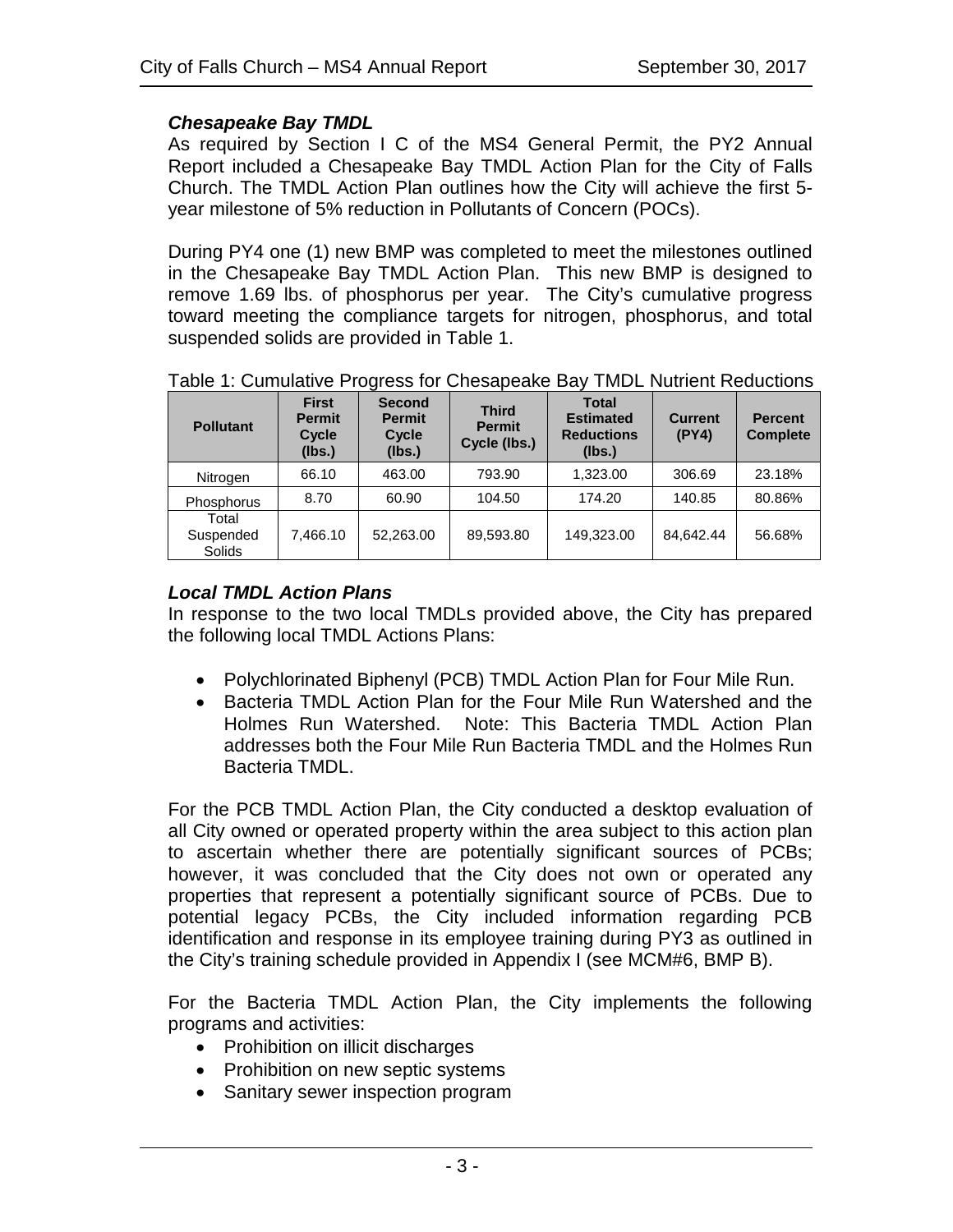- Dry weather outfall screening program
- Stormwater control and runoff reduction program
- Catch basin and street sweeping programs
- Stream daylighting program
- Installation of pet waste stations
- General public education and outreach
- Targeted public education and outreach on bacteria focused on dog owners
- Regional education and outreach on proper disposal of pet wastes

## *Roles and Responsibilities*

There were no changes to the City's roles and responsibilities in PY4. The City will not be relying on another government entity to satisfy permit obligations.

# **III. PUBLIC EDUCATION AND OUTREACH (MCM#1)**

Each year the City of Fall Church performs education and outreach activities related to stormwater and water quality. As part of the MS4 Program Plan, our city distributes educational materials to the community and conducts outreach activities about the impacts of stormwater discharges on water bodies and the steps that the public can take to reduce pollutants in stormwater runoff. Public education and outreach activities conducted in PY4 were based upon the three (3) high-priority water quality issues outlined in the City's Public Education Outreach Table: bacteria, illicit discharge, and household waste. The City's Public Education and Outreach Table, included in Appendix B, also shows our current and future activities for the current permit cycle and which high-priority water quality issue each activity addresses.

The City of Falls Church, Department of Public Works (DPW), working in partnership with the State, citizen volunteers, local/regional non-profit groups, and neighboring jurisdictions, has conducted a variety of education and outreach activities during PY4. Among these are the following:

Watershed and Floodplain Awareness Month – The City Mayor proclaimed May 2017 "Watershed Awareness Month". This year a stormwater engineer read an announcement outlining the importance of watershed protection and outlining various activities sponsored by the City in celebration of Watershed Awareness Month. Additionally, the City also proclaimed June 3-11, 2017 as Chesapeake Bay Awareness Week. The Mayor's proclamations are provided in Appendix C.

**Local Newspapers (MCM#1** *BMP A***)** – In PY4, DPW staff placed the following two (2) articles on watershed protection in the *Falls Church News-Press* (total circulation of 10,000 in the greater Falls Church area). Although the City's MS4 Plan states that three (3) articles will be published each permit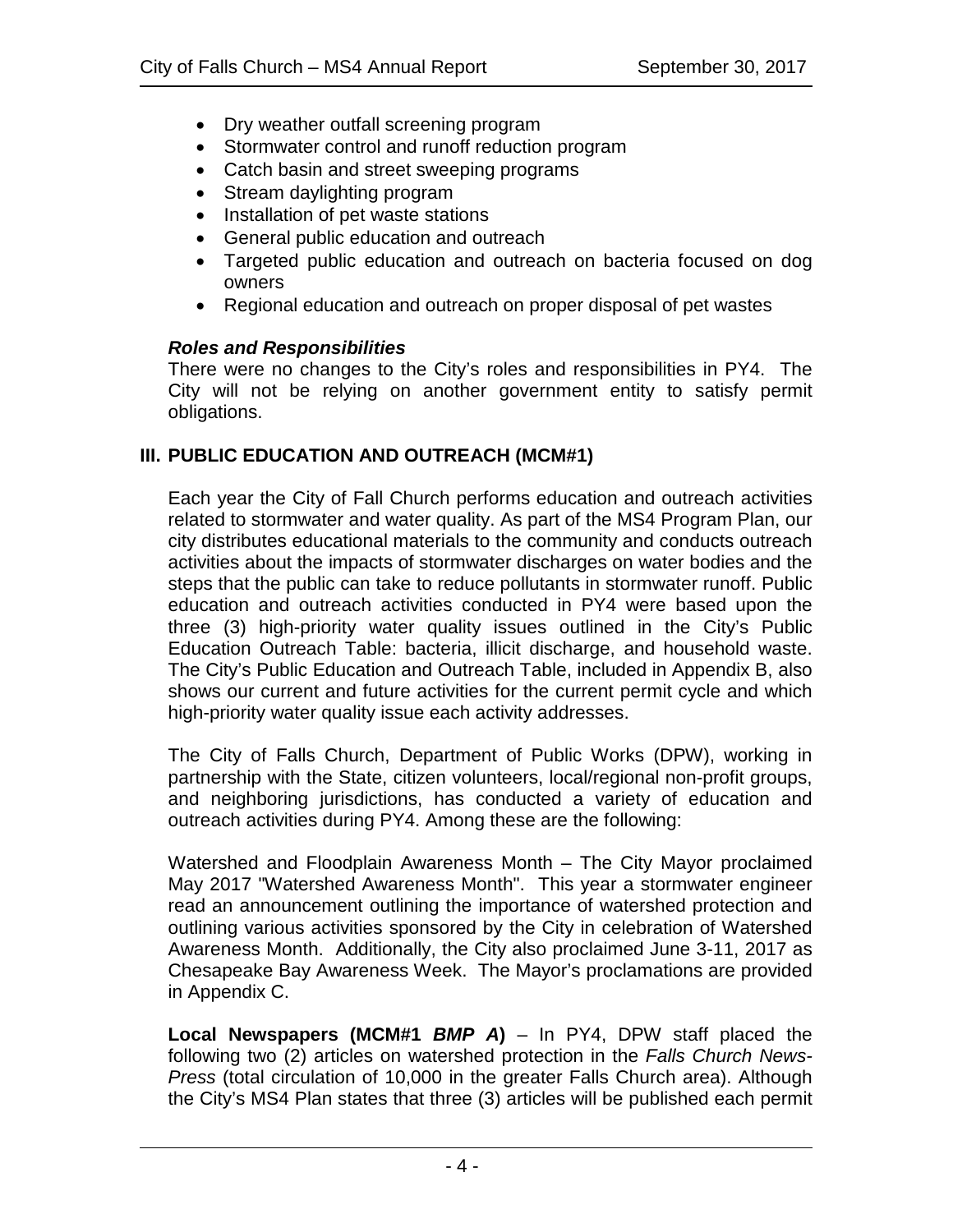year, the City achieved the goal of reaching 20% of the target audience through other means. In addition, the City intends to publish one (1) extra article in PY5. The City published an article regarding the discharge of pool water around Labor Day (2017), early in the PY5 schedule, to address a growing concern about closing pools at the end of the summer. Both articles published in PY4 are provided in Appendix B. A summary of the articles, including information regarding priority issue, audience, etc., is provided in the MS4 Permit Year 4 - Education and Outreach Table in Appendix B.

- Scoop the Poop: A Homeowner's Guide to a Healthy Watershed *(May 2017)*
- The Benefits of Conservation Landscaping & Rain Barrels *(June 2017)*

**Northern Virginia Clean Water Partners (MCM#1** *BMP B***)** – The City participated with other local jurisdictions as part of the Northern Virginia Clean Water Partners (NVCWP) to conduct a regional advertising campaign targeting the most prevalent and controllable forms of contamination in local waterways, including pet waste, household chemicals, and disposal of waste oil. The NVCWP funded an "Only Rain Down the Drain" advertising campaign through Comcast Spotlight and covered the topics of pet waste, lawn care, and auto care. Through this campaign, the NVCWP commercial received 42,768,486household impressions in PY4. The City estimates that 1% or 42,768 of these impressions targeted City residents resulting in more than 20% of our target audience being reached. A copy of the NVCWP annual report can be found in Appendix B.

**Stormwater Website (MCM#1** *BMP C, BMP D***)** – In May of 2014 the City of Falls Church launched a brand-new website. This allowed DPW and the Office of Communications staff to update and freshen up the stormwater web pages. The new web pages list information on stormwater pollution, stormwater projects, the MS4 program, the updated stormwater ordinance, and the Stormwater Utility Program. The stormwater section also has information about different BMPs and credit programs for the Stormwater Utility. The Select material is provided in Spanish. All the materials can be found using our shortcut link, [http://www.fallschurchva.gov/173/Stormwater.](http://www.fallschurchva.gov/173/Stormwater) During PY4, there were 544 page views from 433 visitors to the stormwater web page.

**Pet Waste Outreach (MCM#1** *BMP E***)** – DPW developed a mailer specifically targeting pet owners to educate them on proper management of pet waste for the protection of water quality. It was mailed to all 1,081 citizens who hold a dog license. The same publication continued to be made available throughout City Hall and on the City's website in PY4. A copy of the mailer is included in Appendix B.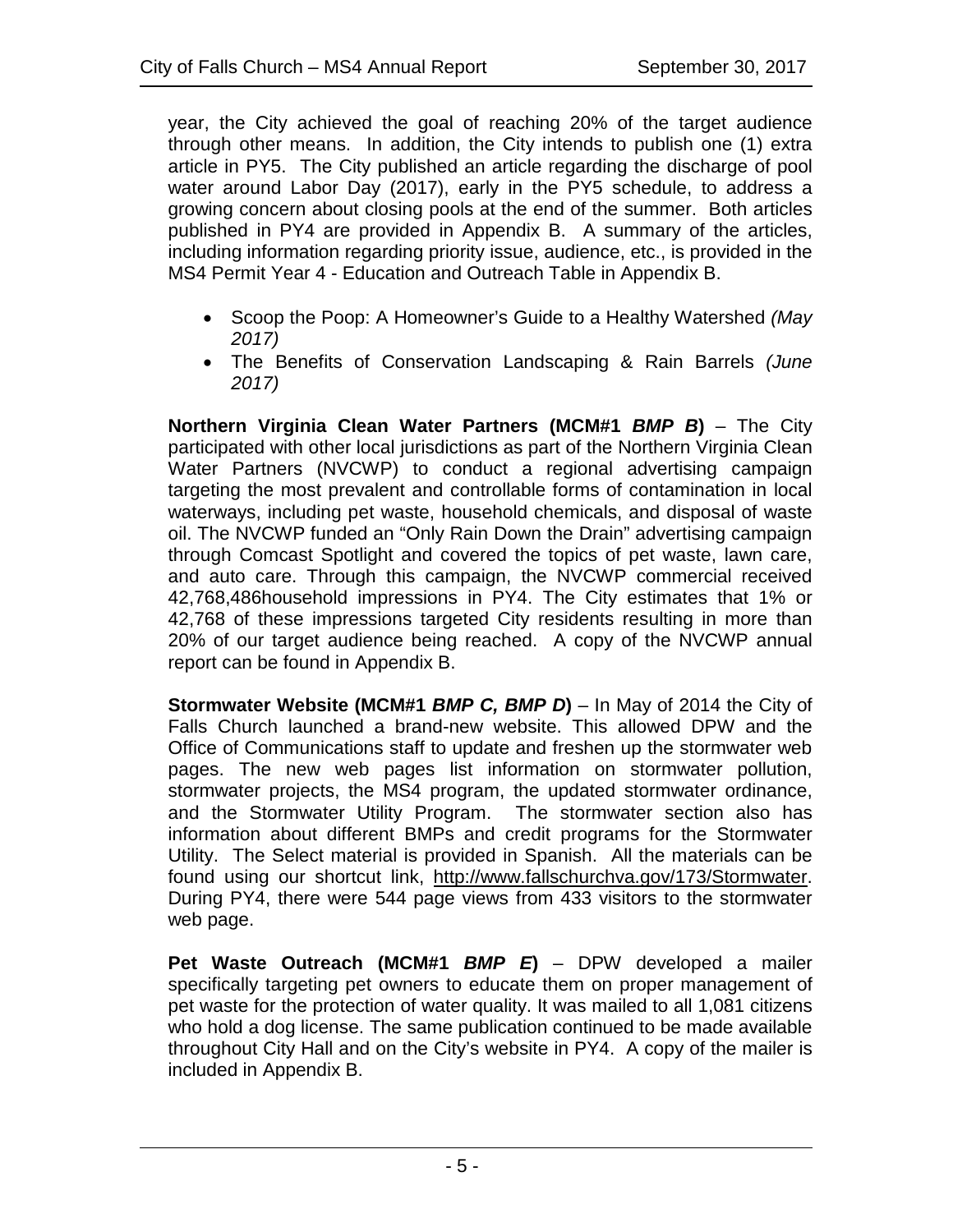**Citizen engagement (MCM#1** *BMP F***)** – Starting on May 7, 2014, a Request Tracker on the City's website enabled citizens with an opportunity to provide input on stormwater issues from flooding to illicit discharges. The system is easily accessible and frequently used by the public. Five (5) citizen took advantage of it for stormwater-related complaints in PY4. We typically get direct emails and phone calls from residents that view our website and get contact information. During PY4 we had 246 contacts specifically for stormwater-related items logged in our database.

## **IV. PUBLIC INVOLVEMENT / PARTICIPATION (MCM#2)**

The City promotes public involvement in stormwater related matters whenever possible, as it is viewed as another component of the City's education and outreach activities. Each year the City of Falls Church provides opportunities for the public to be involved with the implementation of the stormwater management program and to report possible stormwater pollution incidents. Among these are the following:

**City Council (MCM#2** *BMP A***)** – In PY4 the City Council discussed stormwater funding and approval of contracts for stormwater projects during work sessions and regular meetings. The City Council also proclaimed May 2017 Watershed and Floodplain Awareness Month and June 3-11, 2016 as Chesapeake Bay Awareness Week. The approved proclamations are provided in Appendix C.

**Citizen engagement (MCM#2** *BMP B***)** – On May 7, 2014, the City's Request Tracker on the website enabled citizens with an opportunity to provide input on stormwater issues from flooding to illicit discharges. The system is easily accessible and frequently used by the public. Five (5) citizens took advantage of it for stormwater-related complaints in PY4.

**Environmental Services Council (ESC) (MCM#2** *BMP C***)** – The ESC, a citizen advisory board to City Council, lists watershed quality as one of its primary areas of focus. The group continues to have the opportunity to comment on large development projects and to make recommendations for development concessions such as green roofs, water retention features, green space, and landscaping improvements. The agenda for the one (1) meeting held in PY4 pertaining to the MS4 Program is provided in Appendix C.

**Habitat restoration (MCM#2** *BMP D***)** – The Falls Church Habitat Restoration Team, a subgroup of the ESC, along with the City's Urban Forestry Division hosted nine (9) habitat restoration events in PY4. The volunteers engaged in removing non-native invasive plants as well as planting native plants. The task group also hosted a native plant sale to promote the importance of planting native trees and shrubs. 270 citizens participated in the habitat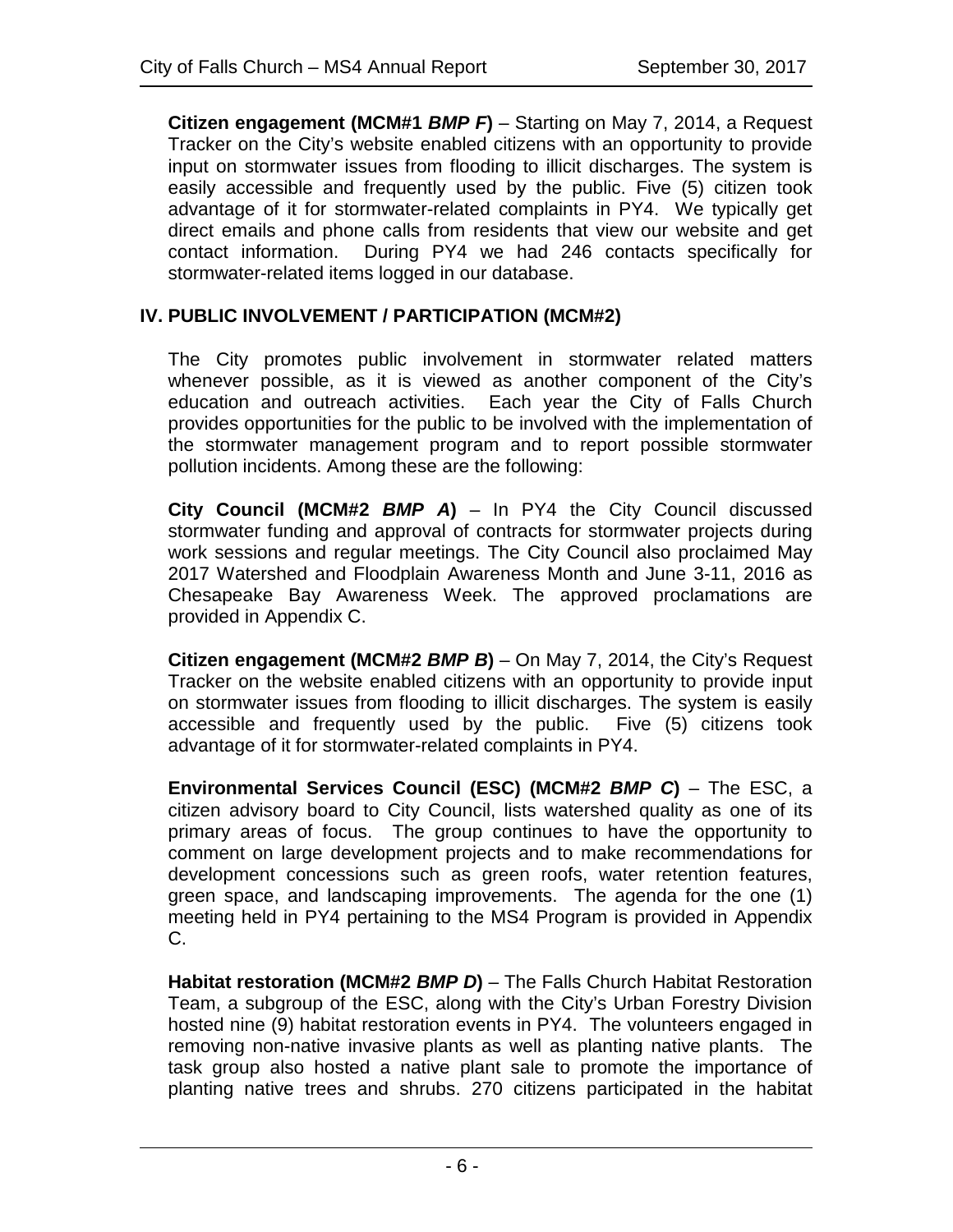restoration events to remove invasive species (English Ivy, Bush Honeysuckle, Wineberry, Multi-flora Rose, Garlic Mustard, Bamboo, Periwinkle, and Creeping Euonymus) within four (4) City parks. Over 46,000 square feet of habitat was restored and over 38,000 herbaceous plants and 200 woody plants were planted. The flyers for these events are provided in Appendix C.

**Neighborhood Tree Program (NTP) (MCM#2** *BMP E***)** – The NTP was initiated by the Village Preservation and Improvement Society (VPIS) in 2000 as a response to the decreasing number of City street trees. The NTP is a collaboration between citizen volunteers (through VPIS) working in partnership with the City's Urban Forestry Division. Its goals are to increase the number of trees in the City and educate the community about the importance of trees, which help to slow down runoff, thereby reducing erosion, and improve water and air quality by removing pollutants. Since its foundation in 2000, the program has planted hundreds of street trees in the City. In PY4 the City continued to support the program financially and promote NTP events using staff time and resources, which resulted in the NTP engaging approximately 37 volunteers and planting 57 trees.

**Promote city-wide clean-up events (MCM#2 BMP F)** – Each year the City holds two (2) clean-up events (Fall 2016 and Spring 2017). In PY4 the City had 180 volunteers (128 in the fall, 52 in the spring) that picked up a total of 32 bags of recyclables and trash. An example of the flyer can be found in Appendix C. More information on the City's program can be found here[:http://www.fallschurchva.gov/940/Environmental-Volunteer-Opportunities](http://www.fallschurchva.gov/940/Environmental-Volunteer-Opportunities)

The City also promoted a Recycling Extravaganza & Household Hazardous Waste Disposal Day. 745 impressions were made for this event on October 15, 2016. The flyer for this event is provided in Appendix C.

**Provide MS4 Program Plan on City website and in hard copy at City Hall (MCM#2** *BMP G***)** – The latest versions of the MS4 Program Plan and annual reports can be found online: [http://www.fallschurchva.gov/262/Yearly-Permits.](http://www.fallschurchva.gov/262/Yearly-Permits)

**Public Education and Outreach Plan (MCM#2** *BMP H*) – The City's Public Education and Outreach Table is included in Appendix B. The table shows our current and future activities for the current permit cycle. The City's goal is to reach 20% of the population. In PY4, the City was most successful with its advertising in the local paper and through the NVCWP ad campaign. A copy of the NVCWP annual report can be found in Appendix B.

## **V. ILLICIT DISCHARGE DETECTION / ELIMINATION (MCM#3)**

The City currently takes a proactive stance when dealing with illicit discharges. In PY1 the City adopted Chapter 35, Stormwater, which contains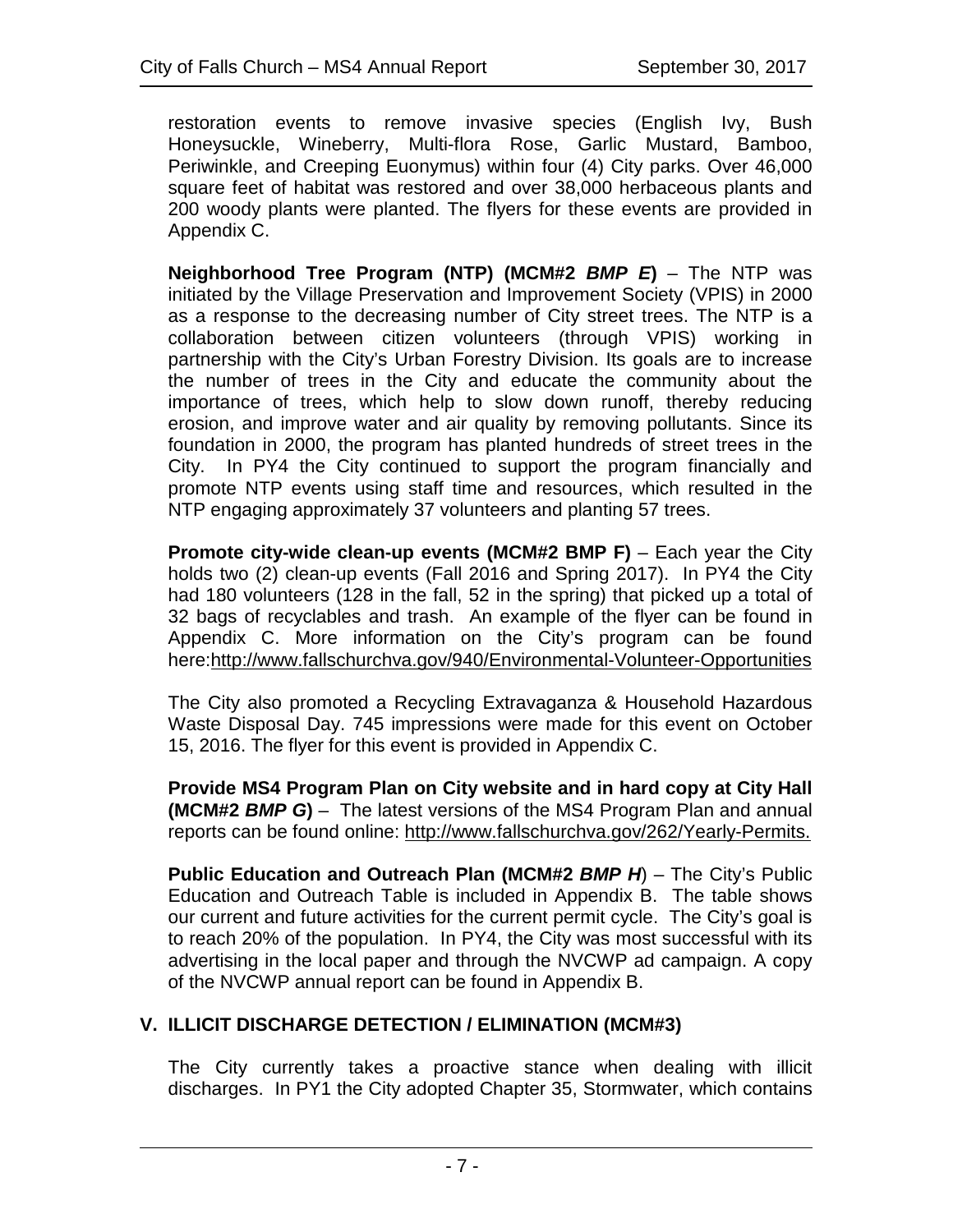a section for the definition and enforcement of Illicit Discharges. The Code gives the City clear authority to investigate complaints and address issues quickly. In an effort to limit illicit discharges, each year the City of Falls Church proactively performs activities to target specific audiences. During PY4 the City did so in the following ways:

**Citizen Engagement (MCM#3** *BMP A***)** – Starting on May 7, 2014, the Request Tracker on the City's website enabled citizens with an opportunity to provide input on stormwater issues from flooding to illicit discharges. The system is easily accessible and frequently used by the public; however, no citizens took advantage of it for illicit discharge-related complaints in PY4.

**Storm Drain Map Updates (MCM#3** *BMP B***)** – In PY1, the City continued to use the storm drain mapping provided by the United States Army Corps of Engineers, as noted in the last annual report. The map, which covers the entire city, exists in a GIS format created from a comprehensive physical survey of the City's storm system. It identifies sub-drainage areas within the city limits that either drain into Tripp's Run or Four Mile Run. As DPW staff performs general maintenance to the storm drainage system they are flagging inconsistencies in the mapping. Our engineering inspectors then locate the structures with a handheld GPS data collector that has sub-meter accuracy. No outfalls were added to our inventory in this permit cycle.

The City increased its outfall inventory by 16 in PY4 as it converted interconnected pipes to new outfalls at the point of interconnection. All outfalls will be screened during dry weather in PY5. The complete MS4 Storm Sewer Map and the MS4 Outfall Data Table are provided in Appendix D.

**Notification of Interconnection (MCM#3** *BMP C***)** – This was not performed in PY4 because there were no changes to outfalls in the City's stormwater conveyance system.

**IDDE Program (MCM#3 BMP D)** – The City operates an Illicit Discharge Detection and Elimination (IDDE) Program. Written procedures to detect, identify, and address unauthorized non-stormwater discharges are provided in the Illicit Discharge Detection and Elimination (IDDE) Standard Operating Procedures Manual (*Second Edition, January 2015).*

**Outfall Screening (MCM#3 BMP D)** – 35 outfalls were screened during dry weather. All outfalls with flow were screened for visual indicators. If dry weather flow was observed, characteristics of the flow were noted and water quality grab samples were collected to perform the following in-field analyses: temperature, conductivity, pH, turbidity, ammonia, and total chlorine. A summary of the outfall screening results is provided in Appendix E.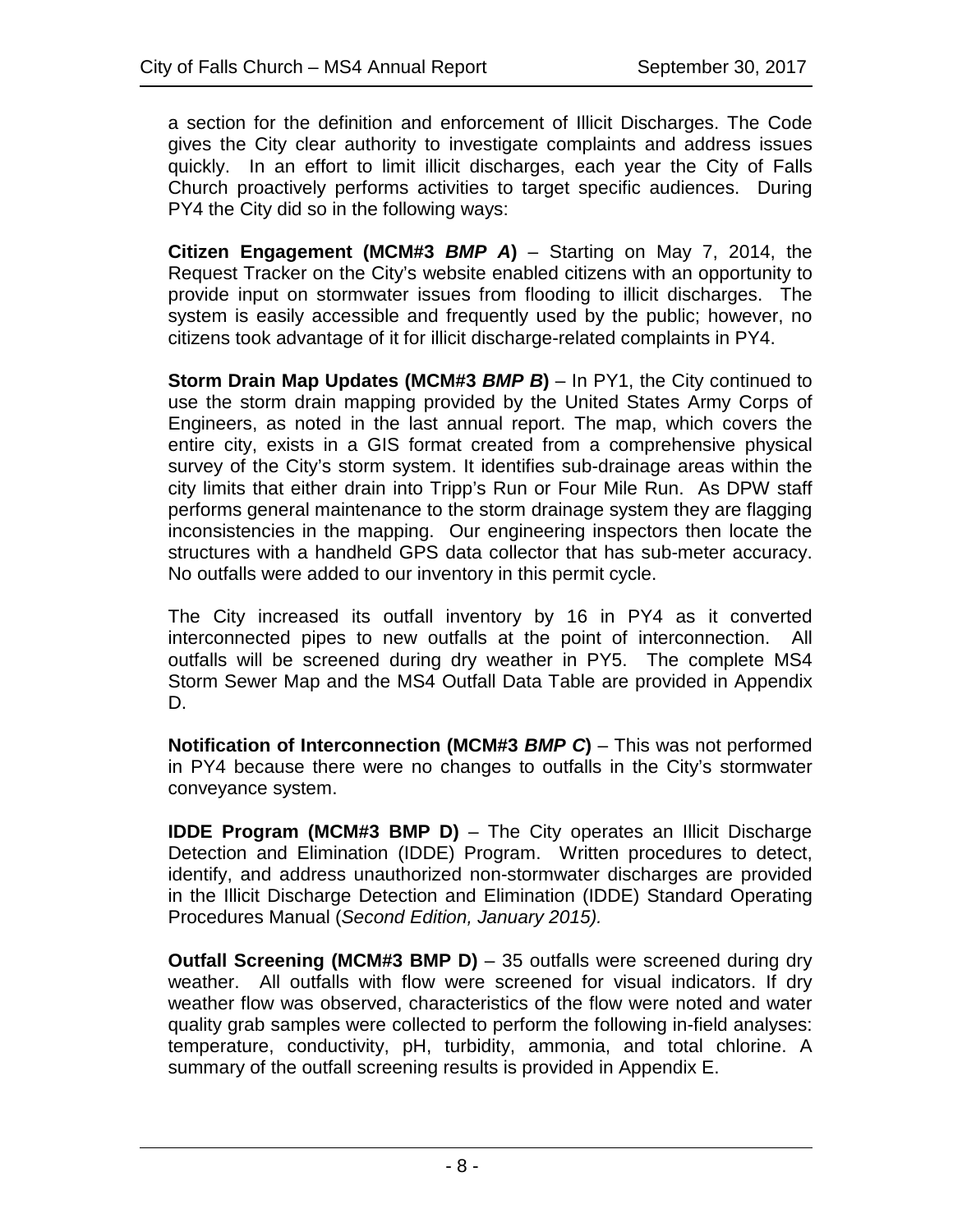During the outfall screening, outfalls were categorized as "suspect" if the flow was present and there was visual evidence of illicit discharge. In PY4, eight (8) outfalls were categorized as "suspect." Due to the timing of field data collection and annual reporting timeline, dry weather screening follow-up on the eight (8) "suspect" outfalls will be completed and reported in PY5.

**Targeted Outreach (MCM#3 BMP E)** – In PY4, DPW staff distributed a letter and poster to all local automotive businesses. The purpose was to educate them about possible/common sources of pollution stemming from the automotive industry. Included with the letter was a poster entitled "Good Cleaning Practices" along with a flier entitled "Stormwater Pollution Prevention" for each employee to read over. The flier was provided in both English and Spanish. Copies of the letter, poster, and flier can be viewed in Appendix B.

**Illicit Discharge Code (MCM#3** *BMP F***)** – The new stormwater ordinance containing illicit discharges language was adopted on March 24, 2014. A copy of the ordinance was provided in the PY1 annual report. No updates were made to the ordinance during PY4.

## **VI. CONSTRUCTION SITE STORMWATER RUNOFF CONTROL (MCM#4)**

**Erosion and Sediment Control Program (MCM#4** *BMP A***)** – In January 2007, the Virginia Department of Conservation and Recreation (DCR) conducted a review of the City's Erosion and Sediment Control (E&C) program to gauge compliance with Virginia DCR standards. The review found that the City met the minimum standards of effectiveness in controlling erosion, sediment deposition, and nonagricultural runoff and is "consistent" with Virginia Erosion and Sediment Control Law and Regulations.

In PY1, DEQ approved the City's Virginia Stormwater Management Program (VSMP). As part of the application process, the City had to demonstrate different aspects of its program as it relates to this MCM. A copy of the VSMP application package can be made available if needed. By the end of PY5, the City intends on combining the elements of the construction site stormwater runoff control program, post-construction, and illicit discharge program into a single document called the Falls Church Stormwater Management Handbook. The creation of the document was delayed due to staff workload.

In PY4, City staff oversaw 23 active construction sites with a land disturbance plan totaling 5.38 acres. 1,032 inspections were logged in the Erosion and Sediment Control Inspection Database. The City provided 36 written warnings and issued 4 Notices to Comply during the last year. Compliance was typically reached using verbal and written warnings. Zero fees were issued for E&S violations or sediment-laden illicit discharge.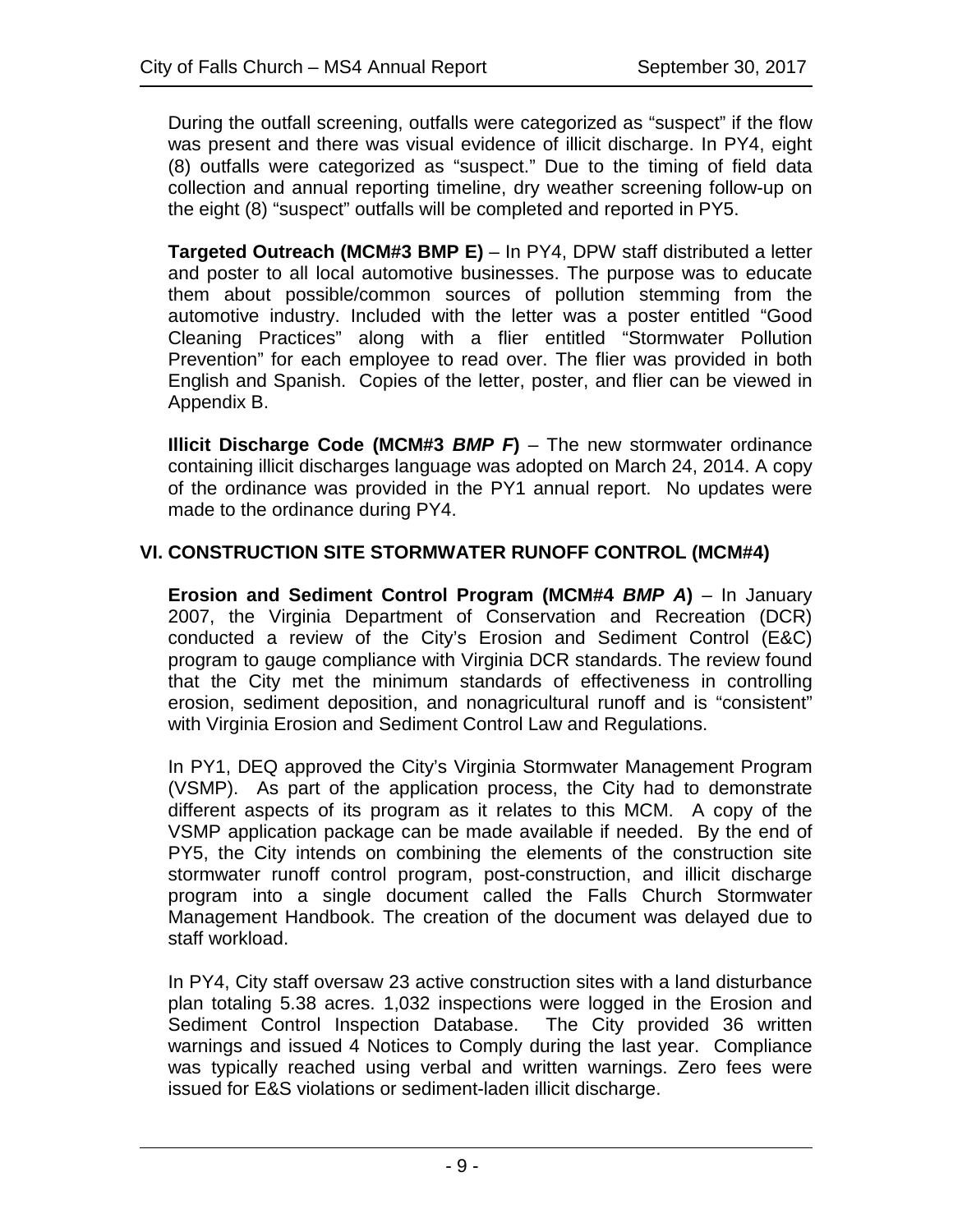**Construction Site SOP (MCM#4** *BMP B***)** – The City developed a Construction Site Stormwater Runoff Control Program Operating Procedure document in PY2. No changes were made to this document in PY4. The City will incorporate this document into a single document called the Falls Church Stormwater Management Handbook in PY5.

**Citizen Engagement (MCM#4** *BMP C***)** – Starting on May 7, 2014, the Request Tracker on the City's website enabled citizens with an opportunity to provide input on erosion and sediment control issues. The system is easily accessible and frequently used by the public; however, no citizens took advantage of it for E&S related complaints in PY4.

## **VII. POST-CONSTRUCTION STORMWATER MANAGEMENT (MCM#5)**

**Chesapeake Bay Preservation Ordinance (MCM#5** *BMP A***)** – The City of Falls Church continues to implement the provisions of the Chesapeake Bay Preservation Overlay District (CBPOD) Ordinance, specifically as they relate to the MS4 Program Plan post-construction stormwater management. The City also maintains a highly rated, consistent Chesapeake Bay Preservation Ordinance as required under the Virginia Chesapeake Bay Preservation Area Designation and Management Regulations. The City was audited by DEQ in March 2017; however, a report detailing the results has not been delivered. Therefore, the City considers itself still in compliance with the regulations.

In 2014, DEQ approved the City's VSMP. As part of the application process, the City had to demonstrate different aspects of its program as it relates to this MCM. By the end of PY5, the City intends on combining the elements of the construction site stormwater runoff control program, post-construction, and illicit discharge program into a single document called the Falls Church Stormwater Management Handbook.

**Stormwater Facilities (MCM#5** *BMP B, C***)** – The review process for new developments and redevelopments remains integrated into the building permit process and is permitted under the City's Stormwater Management Permit. A permit is required as part of a grading plan or a site plan when land disturbance exceeds 2,500 square feet or is located in the Resource Protection Area (RPA). Where required by City Code, stormwater BMP facilities are installed and approved by City staff. Prior to construction, the City requires a signed and recorded maintenance agreement for these facilities. A Microsoft Access database is used to track pertinent information about these facilities, such as the type of facility, location, watershed, and area treated. A list of the new BMPs for PY4 is provided in Appendix F.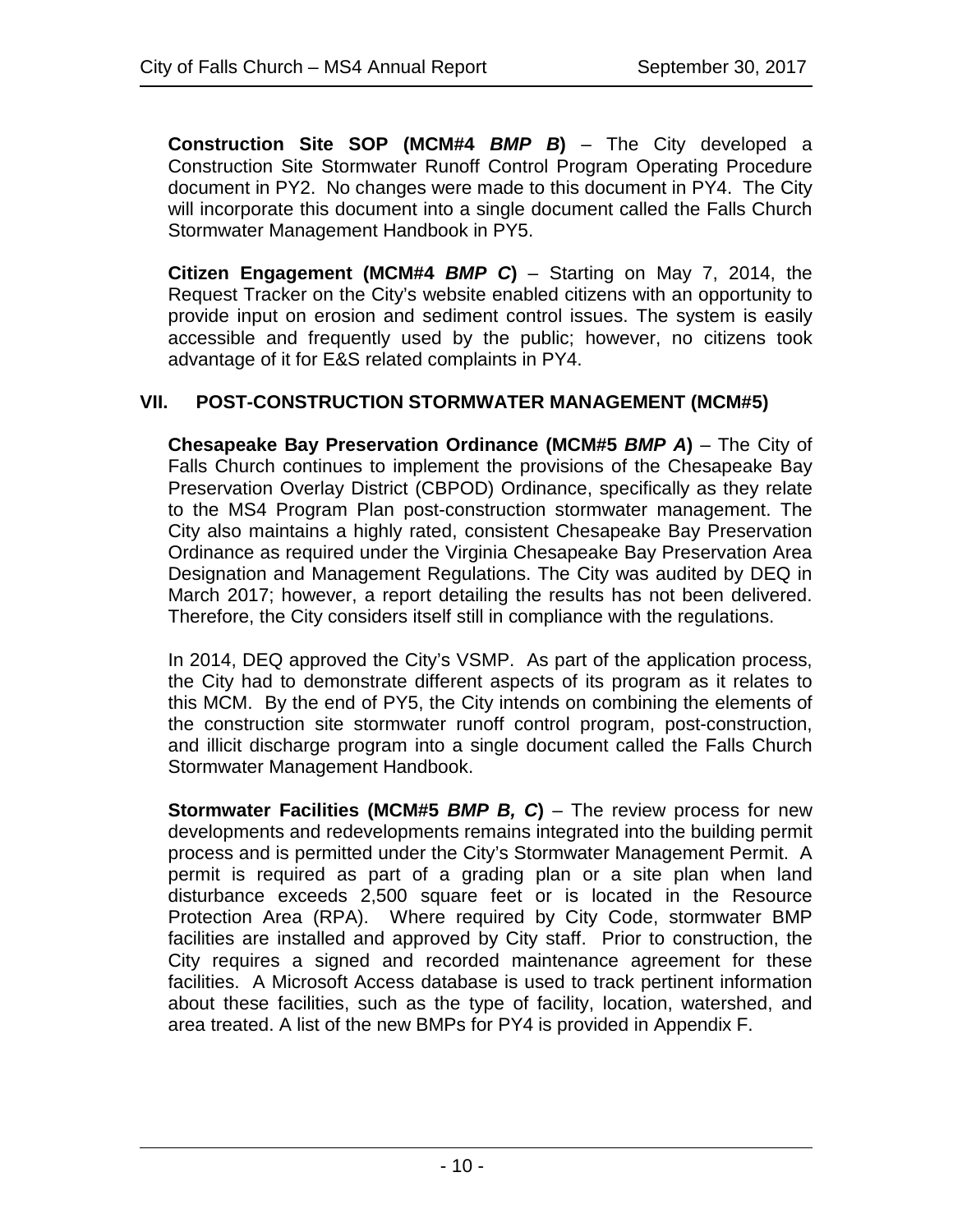In PY4, City staff oversaw 23 new land disturbance plans totaling 5.38 acres. Two (2) new BMPs came online during PY4. Both facilities drain to Tripp's Run (PL-26) and treat a total of 0.52 acres.

Due to the small size of the development/redevelopment projects within the City, many developers and owners choose to purchase nutrient credits to satisfy runoff reduction requirements.

**Stormwater Facility Inspections (MCM#5** *BMP D, E***)** – In PY4 the City continued inspections of stormwater BMP/facility assessments and enforcement actions. During PY4, the City inspected 14 privately-owned BMPs and all 29 City-owned BMP, including those of Falls Church City Public Schools. A summary of the BMP inspections is provided in Appendix G. Due to the timing of field inspections and annual reporting timeline, BMP follow-up and maintenance will be completed and reported in PY5. The City intends on bolstering follow-up efforts on issues identified during inspections in future permit years.

**BMP Inspection Policies and Procedures (MCM#5** *BMP F***)** – Written procedures for BMP inspection policies and procedures, including template enforcement letters, are provided in the Stormwater Management (SWM) Facility Inspection Standard Operating Procedure (SOP) Manual (*February 2016*). By the end of PY5, the City intends on merging this document with the Falls Church Stormwater Management Handbook.

### **VIII. POLLUTION PREVENTION / GOOD HOUSEKEEPING FOR MUNICIPAL OPERATIONS (MCM#6)**

The City continued to maintain and revise, as needed, the Operation and Maintenance Program in PY4. The ultimate goal of this program is to prevent/reduce pollutant runoff from municipal operations through education, specific training, and program analysis. The City performed the following activities in PY4 to achieve this goal:

**Street Sweeping (MCM#6** *BMP A***)** – The City continued its street-sweeping contract in PY4. Street sweeping was performed twice along streets in commercial and residential corridors as stipulated in the permit. The City also requested additional street sweeping on an as-needed basis. Sweeping accounted for 65.2 tons of sediment and debris being removed from the streets during PY4. A copy of the City's street sweeping logs is provided in Appendix H.

Leaf Collection – The Operations Division vacuums leaves from all residential streets within the City each year, from mid-October to the end of December. This practice is a cost-effective way of removing organic material that may otherwise accumulate on streets and wash into the storm drain system. The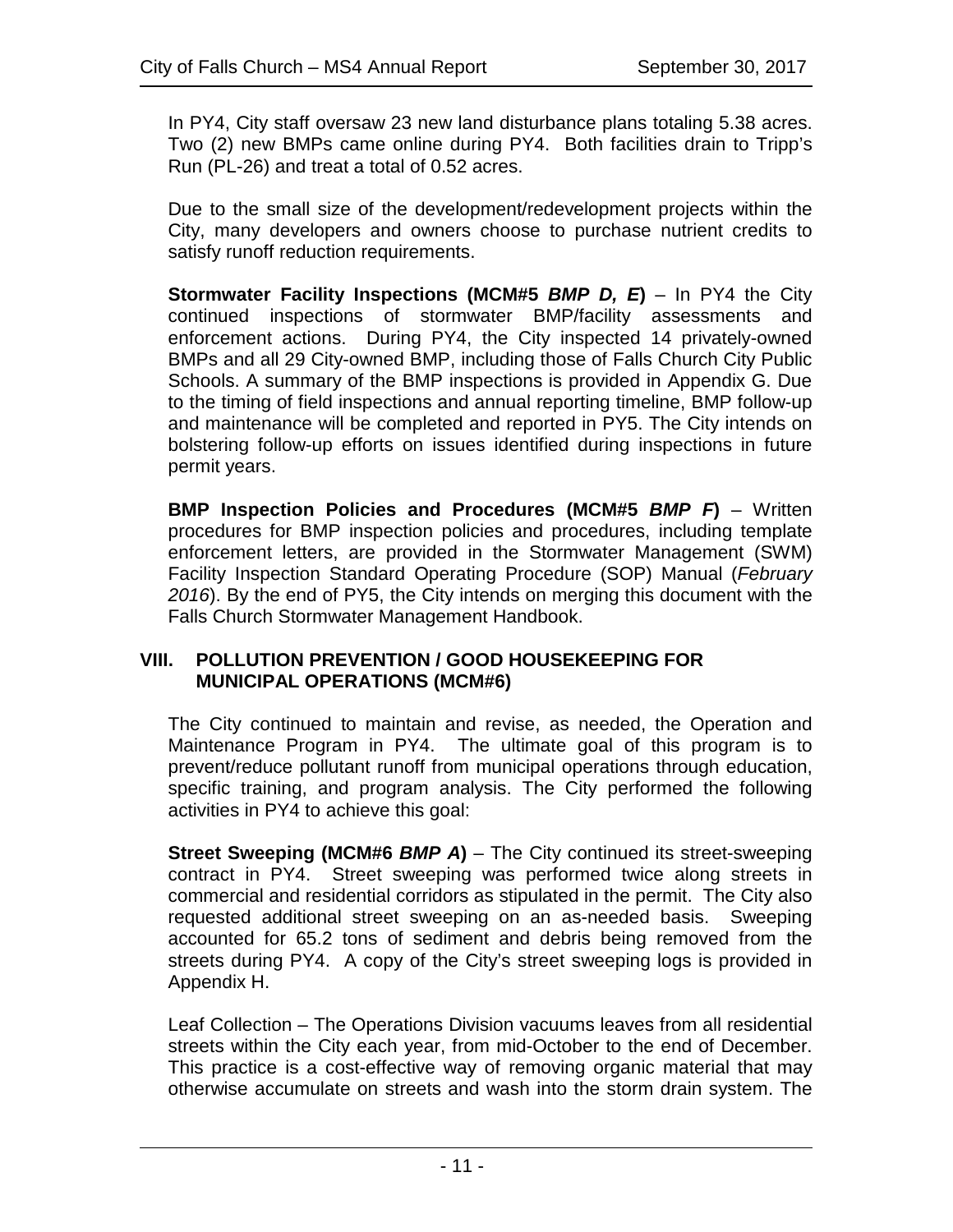collected leaves are ground into leaf mulch and delivered back to residents for use on their properties. The leaf mulch provides a beneficial way for residents to improve soil quality and reduce water use.

**Training (MCM#6** *BMP B*) – Employees in the Engineering Division, Operations Division and Urban Forestry Division of DPW and maintenance crews with Recreation and Parks received pollution prevention training on March 30, 2017. The topics covered during the PY4 training were Minimizing Stormwater Pollution from Street, Parking, and Drainage Operations and Maintenance and Minimizing Stormwater Pollution from Parks and Grounds Maintenance. A slideshow was shown to staff and followed with discussion. The presentation and a list of attendees are provided in Appendix I.

Additionally, employees receive regular on-the-job training to prevent pollution or contamination from entering the stormwater based on the job functions they are assigned. For example, crews responsible for sewer line breaks are trained to properly contain and clean up the contaminated area.

The City has three (3) employees trained to perform solid waste code inspections. These inspectors are responsible for the enforcement of the City's Solid Waste Code, Chapter 13. Operation's street crews and residents report potential code violations and inspectors are responsible for inspection, notifying the responsible party, and ensuring correction. A solid waste code log is used to track violations.

Fairfax County Health Department is contracted by the City of Falls Church to respond to solid waste complaints that include a health component (such as rats or mosquitoes). The Arlington County Fire Department and the City of Falls Church Volunteer Fire Department respond to hazardous material spills.

A copy of the updated Training Schedule and Program is provided in Appendix I. A copy of training modules will follow in future annual reports as they are provided as part of the City's training program.

**Facilities Assessment and SOPs (MCM#6** *BMP C, D, E***)** – In PY1 the City investigated its facilities to document those considered high-priority as outlined by the new general permit. Two (2) facilities, the City Property Yard and the City's Remote Storage Yard, were determined to meet the definition of a high priority municipal facility requiring a Stormwater Pollution Prevention Plan (SWPPP). A draft SWPPP was prepared in PY1. In PY4, the SWPPP was updated to include new development (e.g., the 50'x60' Salt and Sand Shed) and is fully implemented. A copy of the SWPPP is housed on-site at the City Property Yard.

**(MCM#6** *BMP F***)** In PY1 the City investigated sites for the need of a nutrient management plan (NMP). Only one (1) site, Thomas Jefferson Elementary School (TJES) with 3.1 acres of managed turf, required a NMP based on the